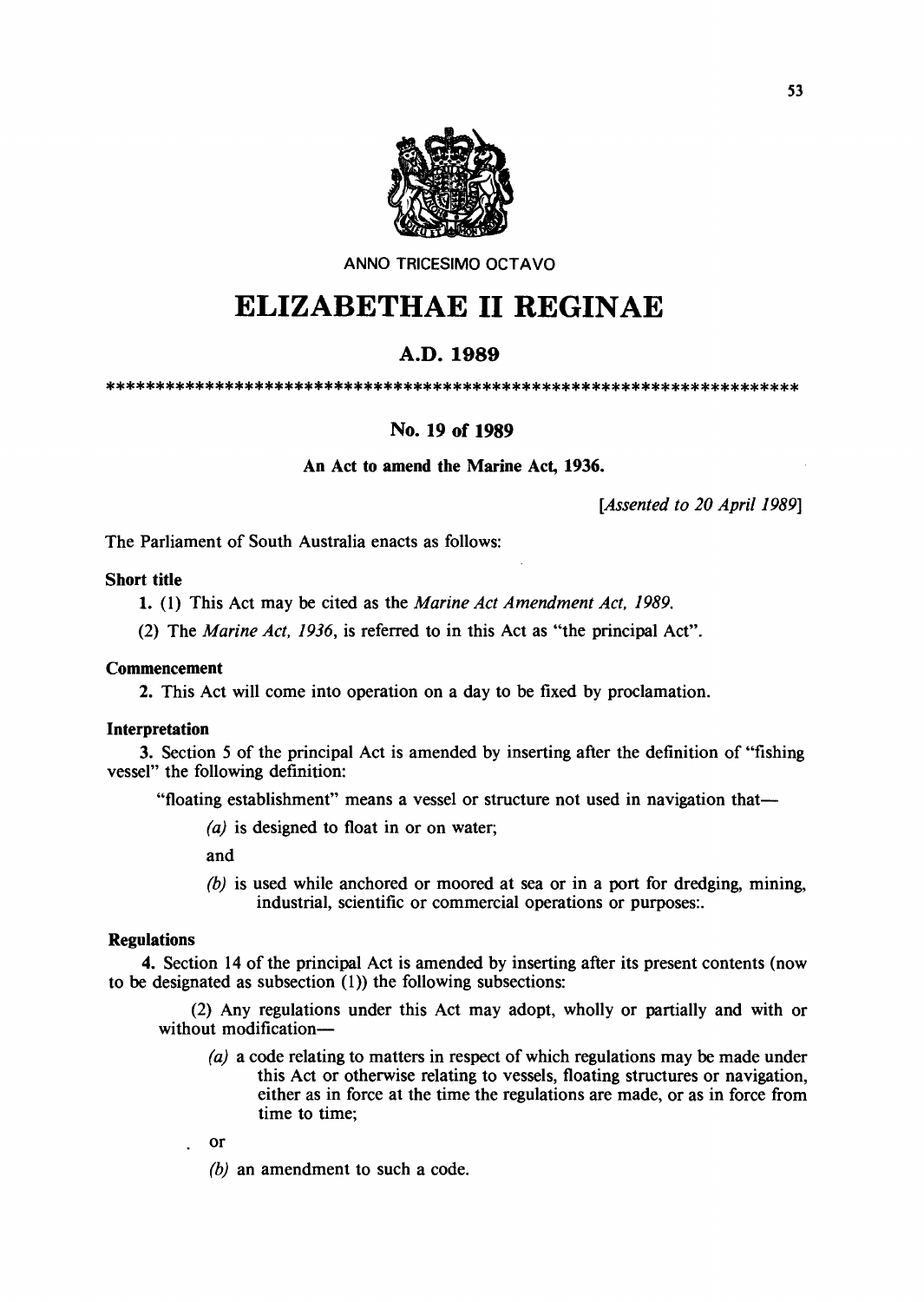(3) Any regulations adopting a code, or an amendment to a code, may contain such incidental, supplementary and transitional provisions as appear to the Governor to be necessary.

- (4) Any regulations under this Act or a code adopted by the regulations may—
	- (a) refer to or incorporate, wholly or partially and with or without modification, a code, either as in force at the time the regulations are made, or as in force from time to time;
	- *(b)* be of general or limited application;
	- *(e)* make different provision according to the persons, things or circumstances to which they are expressed to apply;
	- and
	- (d) provide that any matter or thing under the regulations or code is to be determined, dispensed with, regulated or prohibited according to the discretion of the Minister, the Director of Marine and Harbors or any specified officer or person performing functions pursuant to this Act.
- $(5)$  Where--
	- (a) a code is adopted by the regulations;
	- or
	- *(h)* the regulations, or a code adopted by the regulations, refers to a code,

then-

- *(c)* a copy of the code, as adopted or referred to, must be kept available for inspection by members of the public, without charge and during normal office hours, at an office or offices specified in the regulations;
- *(d)* in any legal proceedings, evidence of the contents of the code, as adopted or referred to, may be given by production of a document purporting to be certified by or on behalf of the Minister as a true copy of the code;
- and
- (e) the code, as adopted or referred to, has effect as if it were a regulation made under this Act.
- $(6)$  In this section-
	- "code" means any code, rules, standard or other document prepared or published by a standards organization or other body specified in the regulations in which the code, rules, standard or other document is referred to or adopted.

#### Insertion of new Division XC of Part IV

5. The following Division is inserted after Division XB of Part IV of the principal Act:

DIVISION XC-FLOATING ESTABLISHMENTS

#### Floating establishments

- 67i. The Governor may make regulations for or with respect to-
	- (a) defining the floating establishments to which any regulations made under this section apply;
	- *(h)* the manning of floating establishments;